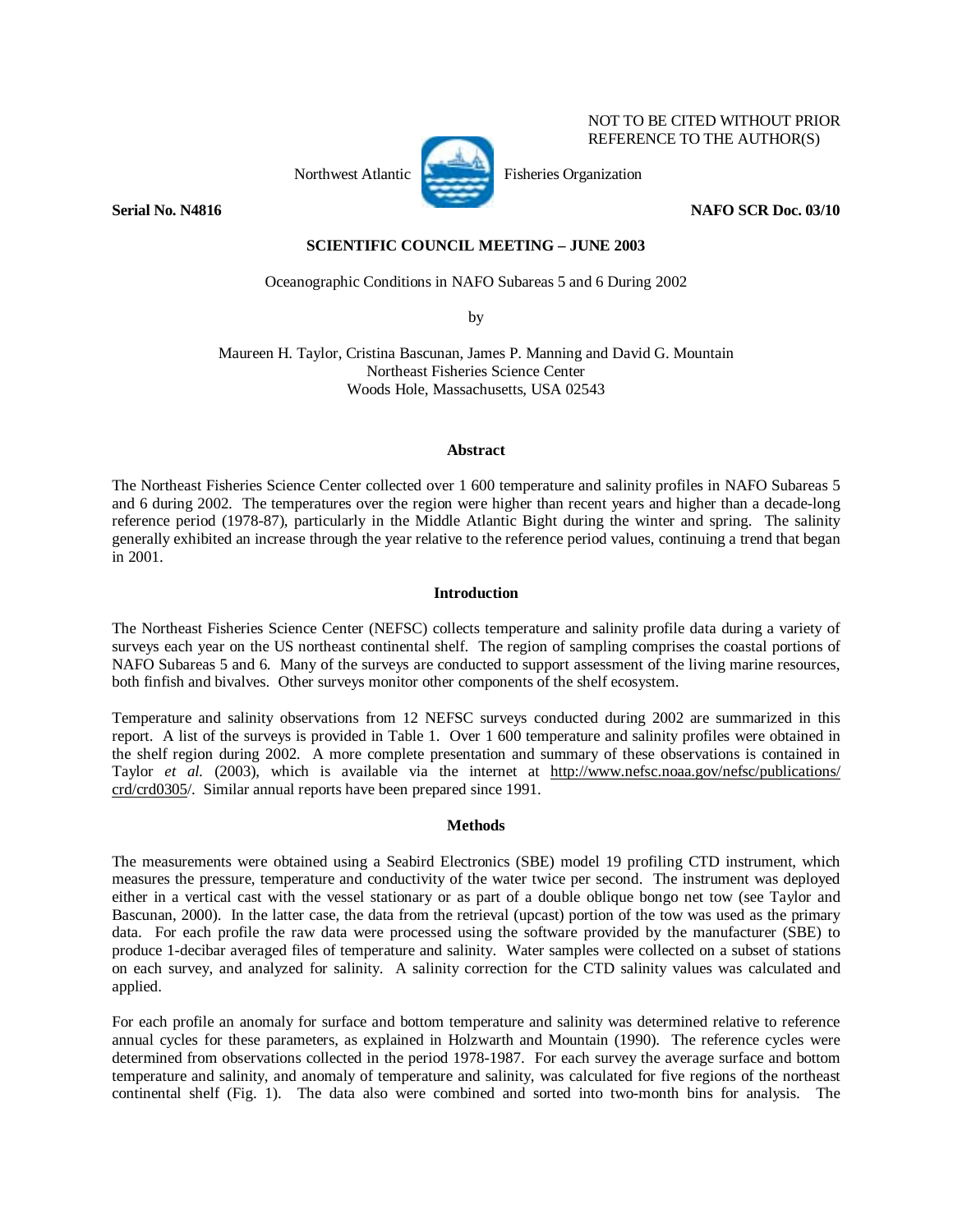distribution of station locations within the two-month bins is shown in Fig. 2. Area-average values of the surface and bottom temperature and salinity, and their anomalies, also were determined for each two-month period in each of the five regions of the shelf. The bimonthly values are presented in Tables 2 and 3.

#### **Results**

The temperature anomalies (Table 2, Fig. 3a) indicate that the whole shelf region was considerably warmer in 2002 than the reference period. The 2002 temperatures also are generally warmer than other recent years, as well – particularly for the Middle Atlantic Bight regions from January through April. The large, positive temperature anomalies were not an artifact of warmer, offshore Slope Water encroaching onto the shelf. The warmer temperatures occurred widely over the Middle Atlantic Bight.

During 2002 the salinity anomalies (Table 3, Fig. 3b) generally increased from near zero or negative values at the beginning of the year to be positive by the end of the year. This continued a trend of increasing salinity over the shelf region that began in early 2001. The exception to this pattern was in the southern Middle Atlantic Bight where the salinity anomalies at both the surface and bottom decreased during the second half of 2002.

#### **References**

- Holzwarth, T.J. and D. Mountain. 1990. Surface and bottom temperature distributions from the Northeast Fisheries Center spring and fall bottom trawl survey program, 1963-1987. Woods Hole, MA: Northeast Fisheries Center. Reference Document 90-03. Available from: Information Services Section, NMFS/Northeast Fisheries Science Center, Woods Hole, MA, 02543.
- Taylor, M.H. and C. Bascunan. 2000. CTD data collection on Northeast Fisheries Science Center cruises: standard operating procedures. Northeast Fisheries Science Center Reference Document 00-11; 28p. Available from: Information Services Section, NMFS/Northeast Fisheries Science Center, Woods Hole, MA, 02543.
- Taylor, M.H., C. Bascunan and J.P. Manning. 2003. Description of the 2002 oceanographic conditions on the northeast continental shelf. Northeast Fisheries Science Center Reference Document 03-05; 110p. Available from: Information Services Section, NMFS/Northeast Fisheries Science Center, Woods Hole, MA, 02543.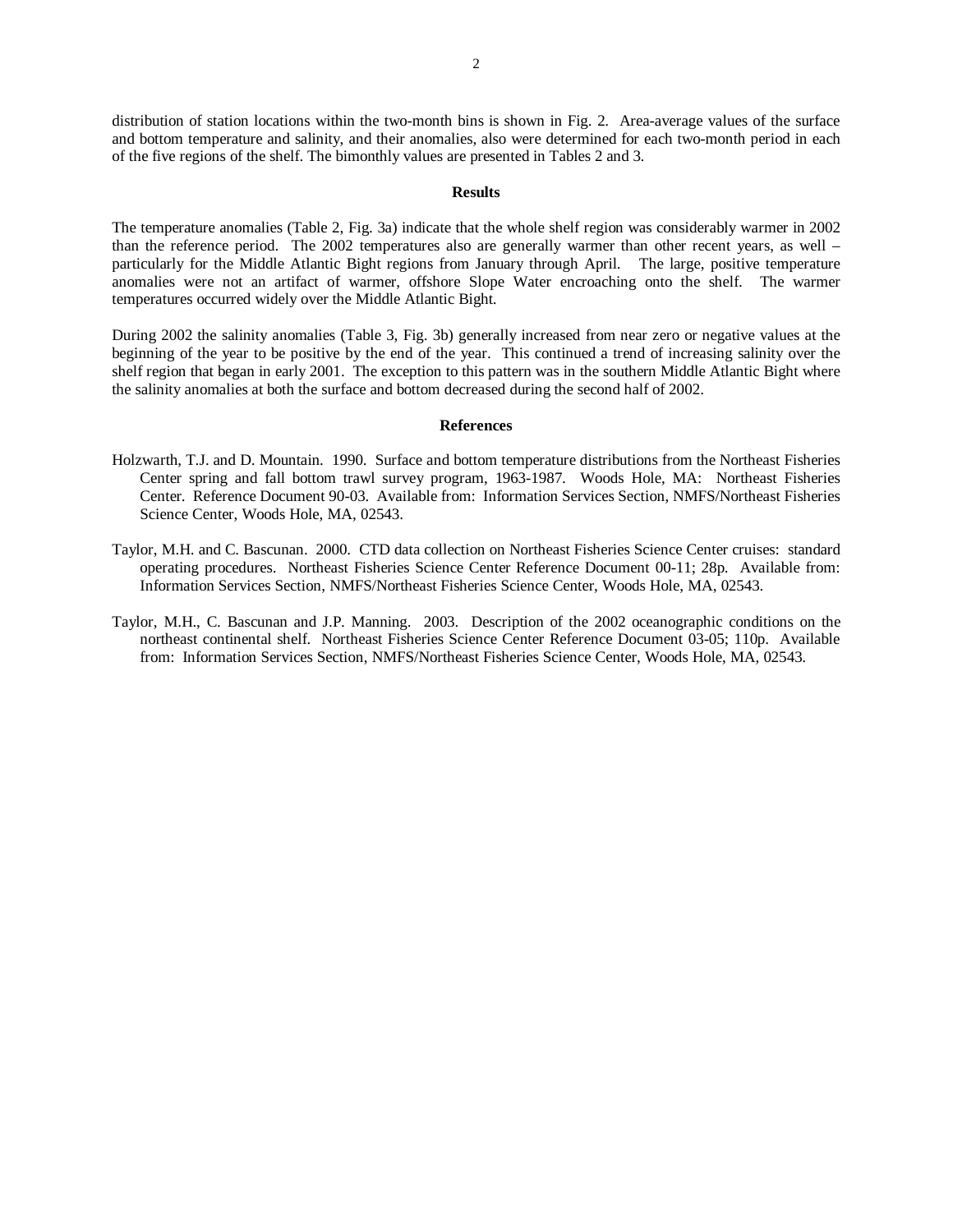Table 1. Summary of 2002 Cruises.

| Cruise         | Program                     | Dates                    | Regions <sup>1</sup> |
|----------------|-----------------------------|--------------------------|----------------------|
| ALB0202        | <b>ECOMON Survey</b>        | $23 - 30$ January        | GB, GOM              |
| ALB0203        | Winter Bottom Trawl         | 6 February $-2$ March    | GB, MAB              |
| <b>DEL0201</b> | <b>Hydroacoustic Survey</b> | 22 February – 7 March    | MAB                  |
| ALB0204        | <b>Spring Bottom Trawl</b>  | $6$ March $-25$ April    | GOM, MAB, GB         |
| ALB0206        | <b>ECOMON Survey</b>        | $23$ May $-6$ June       | GOM, MAB, GB         |
| <b>NOB0201</b> | <b>ECOMON Survey</b>        | $14 - 29$ August         | GOM, MAB, GB         |
| <b>ALB0208</b> | <b>Scallop Survey</b>       | $17$ July $- 15$ August  | GB, MAB              |
| ALB0209        | <b>Benthic Habitat</b>      | $20 - 29$ August         | <b>GB</b>            |
| <b>DEL0208</b> | <b>Hydroacoustic Survey</b> | $5$ September $-10$ Oct. | GB, GOM              |
| ALB0210        | <b>Fall Bottom Trawl</b>    | 4 September $-25$ Oct.   | GOM, GB, MAB         |
| OC384          | <b>Benthic Habitat</b>      | $24$ Oct. $-2$ November  | MAB                  |
| <b>DEL0210</b> | <b>ECOMON Survey</b>        | $29$ Oct. $-14$ Nov.     | GOM, GB, MAB         |

1 Regional Abbreviations:

GOM = Gulf of Maine MAB = Mid-Atlantic Bight GB = Georges Bank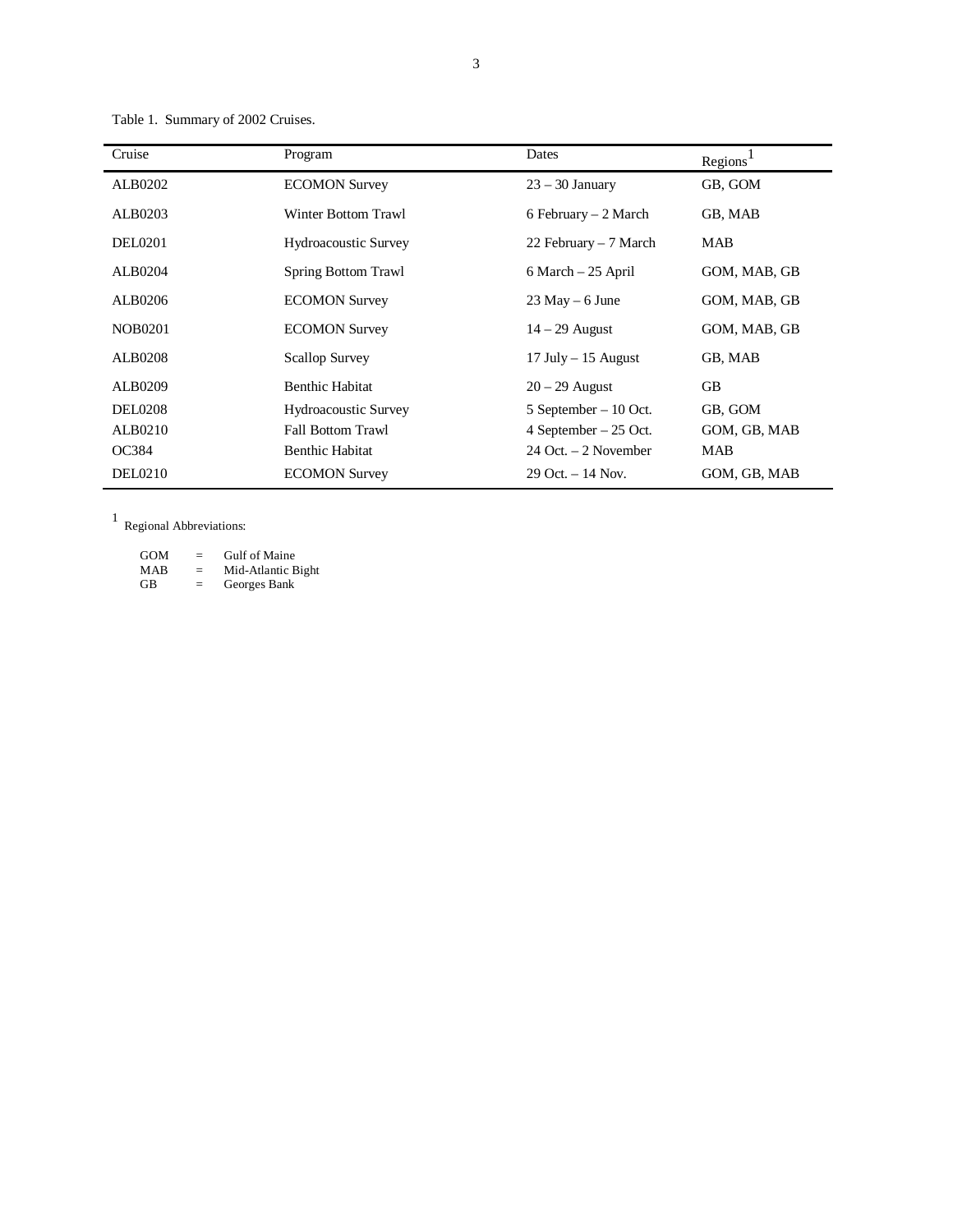|             |             | <b>SURFACE</b> |                |                     |                            |      | <b>BOTTOM</b> |          |      |                       |
|-------------|-------------|----------------|----------------|---------------------|----------------------------|------|---------------|----------|------|-----------------------|
| Region      | #obs        | <b>Temp</b>    | <b>Anomaly</b> | SDV1                | SDV2                       | #obs | <b>Temp</b>   | Anomaly  | SDV1 | $\mathbf{SDV2}^{(1)}$ |
|             |             |                |                |                     | January - February         |      |               |          |      |                       |
| <b>GOMW</b> | 14          | 6.47           | 0.72           | 0.29                | 0.62                       | 13   | 7.20          | 1.02     | 0.24 | 0.49                  |
| <b>GOME</b> | 18          | 5.70           | 0.41           | 0.25                | 0.73                       | 14   | 7.52          | 0.37     | 0.31 | 1.21                  |
| $\rm GB$    | 20          | 6.43           | 1.08           | 0.30                | $.60*$                     | 15   | 6.79          | 1.27     | 0.23 | $.65*$                |
| <b>MABN</b> | 51          | 6.96           | 2.06           | 0.27                | 1.05                       | 37   | 7.15          | 2.31     | 0.31 | 1.03                  |
| <b>MABS</b> | 102         | 9.67           | 3.41           | 0.21                | 2.34                       | 78   | 9.65          | 3.23     | 0.27 | 1.75                  |
|             |             |                |                |                     | March - April              |      |               |          |      |                       |
| <b>GOMW</b> | 46          | 6.37           | 1.39           | 0.20                | 0.86                       | 44   | 6.40          | 1.30     | 0.16 | 0.76                  |
| <b>GOME</b> | 35          | 5.46           | 0.71           | 0.19                | 0.74                       | 32   | 7.36          | 0.52     | 0.22 | 0.75                  |
| GB          | 65          | 6.19           | 1.26           | 0.16                | 0.71                       | 55   | 6.80          | 1.52     | 0.21 | 0.96                  |
| <b>MABN</b> | 63          | 7.17           | 2.65           | 0.26                | 0.98                       | 54   | 7.84          | 2.68     | 0.32 | 1.25                  |
| <b>MABS</b> | 88          | 9.22           | 3.11           | 0.24                | 0.95                       | 82   | 9.10          | 2.95     | 0.29 | 1.29                  |
|             |             |                |                |                     | May - June                 |      |               |          |      |                       |
| <b>GOMW</b> | 34          | 10.81          | 0.59           | 0.21                | 0.61                       | 20   | 6.71          | 1.22     | 0.19 | 0.89                  |
| <b>GOME</b> | 21          | 9.10           | 0.73           | 0.20                | 0.47                       | 10   | 8.18          | $1.08\,$ | 0.33 | 0.70                  |
| GB          | 32          | 11.20          | 1.94           | 0.26                | 1.34                       | 26   | 8.80          | 1.12     | 0.28 | 0.99                  |
| <b>MABN</b> | 23          | 12.49          | 0.96           | 0.35                | 1.22                       | 20   | 8.50          | 0.86     | 0.42 | 1.51                  |
| <b>MABS</b> | 41          | 14.62          | $-0.15$        | 0.31                | 0.64                       | 41   | 11.76         | 2.72     | 0.36 | 1.44                  |
|             |             |                |                |                     | July - August              |      |               |          |      |                       |
| <b>GOMW</b> | 36          | 18.07          | 1.46           | 0.26                | 1.91                       | 34   | 7.59          | 0.88     | 0.21 | 2.37                  |
| <b>GOME</b> | 35          | 16.58          | 2.37           | 0.24                | 1.82                       | 33   | 9.22          | 0.59     | 0.29 | 2.69                  |
| GB          | 122         | 19.11          | 3.25           | 0.15                | 2.04                       | 117  | 12.28         | 0.72     | 0.17 | 2.22                  |
| <b>MABN</b> | 43          | 23.05          | 3.07           | 0.32                | 1.88                       | 40   | 10.74         | 1.13     | 0.37 | 1.54                  |
| <b>MABS</b> | 83          | 24.99          | 1.14           | 0.24                | 1.21                       | 80   | 13.11         | 1.72     | 0.28 | 2.15                  |
|             |             |                |                | September - October |                            |      |               |          |      |                       |
| <b>GOMW</b> | 111         | 14.90          | 1.41           | 0.14                | 0.79                       | 96   | 8.24          | 1.21     | 0.11 | 1.33                  |
| <b>GOME</b> | 53          | 13.74          | 1.14           | 0.19                | 0.72                       | 49   | 9.65          | 1.14     | 0.20 | 1.37                  |
| GB          | 80          | 17.81          | 2.45           | 0.21                | 1.42                       | 71   | 14.57         | 1.80     | 0.22 | 1.99                  |
| <b>MABN</b> | 63          | 19.66          | 1.41           | 0.27                | 1.26                       | 56   | 13.07         | 0.93     | 0.34 | 2.76                  |
| <b>MABS</b> | 120         | 21.74          | 1.01           | 0.20                | 1.05                       | 103  | 15.94         | 1.60     | 0.24 | 2.50                  |
|             |             |                |                |                     | <b>November - December</b> |      |               |          |      |                       |
| <b>GOMW</b> | 11          | 10.70          | 0.55           | 0.38                | 0.49                       | 9    | 8.92          | 0.66     | 0.31 | $.94*$                |
| <b>GOME</b> | $\,$ 8 $\,$ | 11.90          | 0.34           | 0.33                | $.66*$                     | 6    | 9.61          | 0.28     | 0.42 | .91*                  |
| <b>GB</b>   | 30          | 12.78          | 0.09           | 0.23                | 0.65                       | 28   | 12.76         | $0.80\,$ | 0.27 | 1.04                  |
| <b>MABN</b> | 22          | 15.77          | 1.16           | 0.38                | 1.39                       | 18   | 14.67         | 1.44     | 0.42 | 1.21                  |
| <b>MABS</b> | 18          | 16.07          | 0.34           | 0.43                | $.84*$                     | 14   | 15.19         | 0.65     | 0.47 | $.63*$                |

Table 2. Area-averaged surface and bottom temperature and temperature anomalies presented in two month time periods using hydrographic data collected during 2002 in the five regions of the northeast continental shelf.

(1) "Region", the geographic region of the northeast continental shelf; "#obs", the number of observations included in each average; "Temp", the areal average temperature; "Anomaly", the areal average temperature anomaly; "SDV1", the standard deviation associated with the average temperature anomaly; "SDV2", the standard deviation of the individual anomalies from which the the average anomaly was derived.

(\*) A true areal average could not be calculated due to poor station coverage. The average values listed were derived from a simple average of the observations within the region.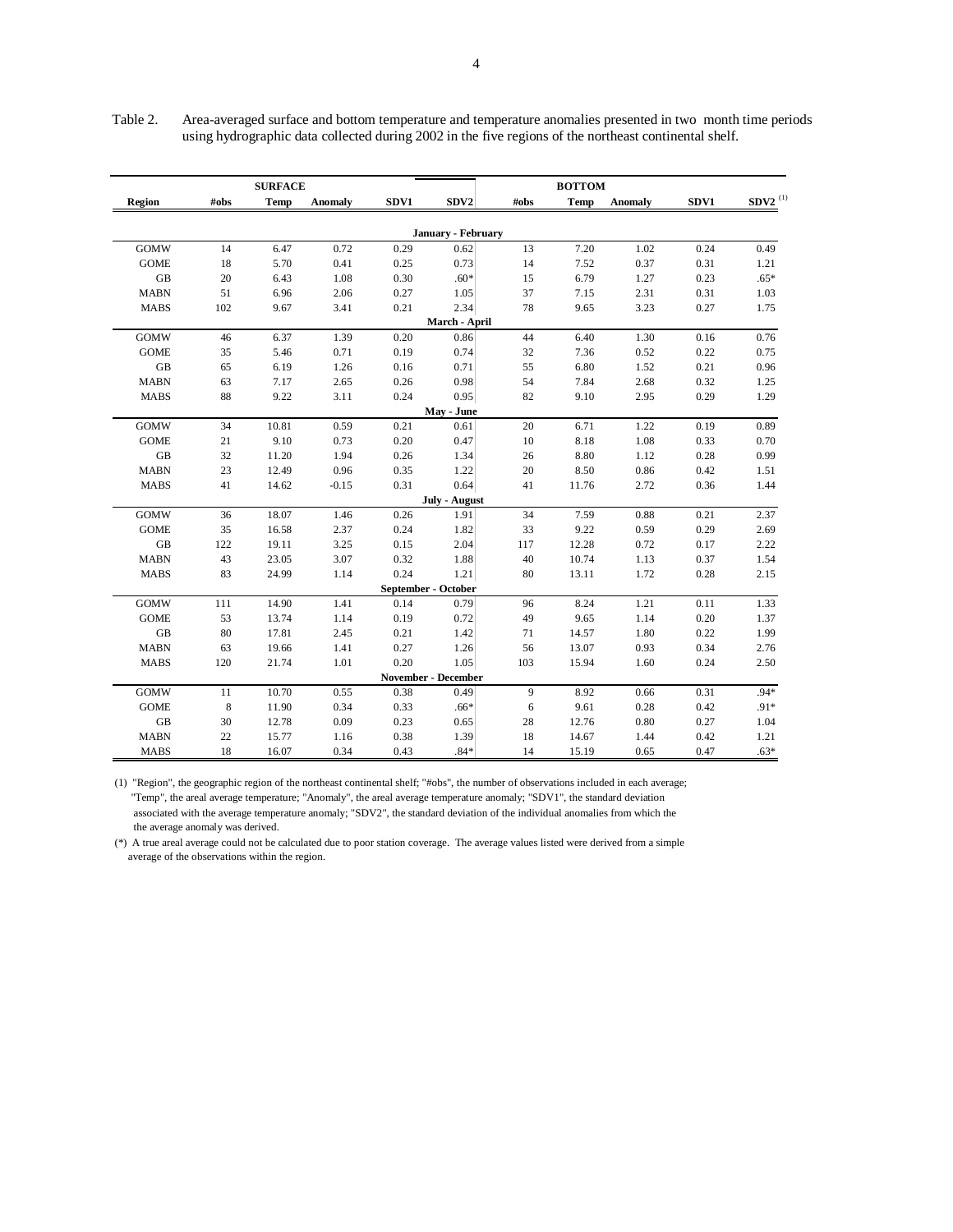|             | <b>SURFACE</b> |       |                |                     |                            | <b>BOTTOM</b> |       |                |      |                       |
|-------------|----------------|-------|----------------|---------------------|----------------------------|---------------|-------|----------------|------|-----------------------|
| Region      | #obs           | Salt  | <b>Anomaly</b> | SDV1                | SDV <sub>2</sub>           | #obs          | Salt  | <b>Anomaly</b> | SDV1 | $\mathbf{SDV2}^{(1)}$ |
|             |                |       |                |                     | January - February         |               |       |                |      |                       |
| <b>GOMW</b> | 14             | 32.99 | $-0.06$        | 0.14                | 0.26                       | 13            | 33.67 | 0.10           | 0.08 | 0.24                  |
| <b>GOME</b> | 18             | 32.35 | $-0.37$        | 0.13                | 0.32                       | 14            | 33.91 | 0.01           | 0.09 | 0.41                  |
| GB          | 20             | 32.80 | $-0.29$        | 0.14                | $.43*$                     | 15            | 32.99 | $0.01\,$       | 0.08 | $.24*$                |
| <b>MABN</b> | 51             | 33.10 | 0.01           | 0.12                | 0.43                       | 37            | 33.24 | $-0.13$        | 0.12 | 0.34                  |
| <b>MABS</b> | 100            | 34.13 | 0.52           | 0.13                | 0.72                       | 78            | 34.23 | 0.51           | 0.10 | 0.53                  |
|             |                |       |                |                     | March - April              |               |       |                |      |                       |
| <b>GOMW</b> | 46             | 32.51 | $-0.05$        | 0.09                | 0.44                       | 44            | 33.41 | 0.05           | 0.06 | 0.26                  |
| <b>GOME</b> | 34             | 32.27 | $-0.20$        | 0.11                | 0.32                       | 32            | 34.02 | 0.05           | 0.07 | 0.32                  |
| GB          | 64             | 32.69 | $-0.27$        | 0.06                | 0.32                       | 54            | 33.12 | $-0.07$        | 0.08 | 0.34                  |
| <b>MABN</b> | 62             | 33.10 | 0.14           | 0.11                | 0.46                       | 54            | 33.46 | 0.05           | 0.11 | 0.41                  |
| <b>MABS</b> | 87             | 33.79 | 0.78           | 0.14                | 0.82                       | 82            | 33.92 | 0.42           | 0.10 | 0.60                  |
|             |                |       |                |                     | May - June                 |               |       |                |      |                       |
| <b>GOMW</b> | 34             | 32.07 | $-0.07$        | 0.09                | 0.24                       | 20            | 33.50 | 0.18           | 0.08 | 0.28                  |
| <b>GOME</b> | 21             | 32.37 | $-0.06$        | 0.12                | 0.22                       | 10            | 33.99 | 0.21           | 0.10 | 0.29                  |
| GB          | 32             | 32.76 | $-0.11$        | 0.10                | 0.25                       | 26            | 32.84 | $-0.19$        | 0.10 | 0.29                  |
| <b>MABN</b> | 22             | 32.51 | 0.11           | 0.16                | 0.38                       | 19            | 33.09 | $-0.24$        | 0.14 | 0.47                  |
| <b>MABS</b> | 41             | 33.20 | 0.99           | 0.18                | 0.61                       | 41            | 33.78 | 0.45           | 0.13 | 0.36                  |
|             |                |       |                |                     | July - August              |               |       |                |      |                       |
| <b>GOMW</b> | 34             | 32.26 | 0.23           | 0.12                | 0.38                       | 34            | 33.57 | 0.10           | 0.07 | 0.19                  |
| <b>GOME</b> | 35             | 32.59 | 0.18           | 0.13                | 0.33                       | 33            | 34.24 | 0.25           | 0.09 | 0.35                  |
| <b>GB</b>   | 122            | 32.96 | 0.30           | 0.05                | 0.60                       | 117           | 33.07 | 0.09           | 0.06 | 0.34                  |
| <b>MABN</b> | 43             | 32.33 | $-0.01$        | 0.14                | 0.56                       | 40            | 33.16 | $-0.15$        | 0.12 | 0.33                  |
| <b>MABS</b> | 82             | 32.26 | 0.51           | 0.16                | 0.68                       | 80            | 33.36 | 0.26           | 0.11 | 0.53                  |
|             |                |       |                | September - October |                            |               |       |                |      |                       |
| <b>GOMW</b> | 92             | 32.71 | 0.30           | 0.07                | 0.27                       | 95            | 33.84 | 0.22           | 0.04 | 0.32                  |
| <b>GOME</b> | 51             | 32.90 | 0.33           | 0.12                | 0.25                       | 49            | 34.45 | 0.22           | 0.07 | 0.27                  |
| <b>GB</b>   | 79             | 33.11 | 0.36           | 0.09                | 0.62                       | 71            | 33.32 | 0.36           | 0.08 | 0.48                  |
| <b>MABN</b> | 63             | 32.99 | 0.38           | 0.11                | 0.56                       | 56            | 33.51 | 0.11           | 0.11 | 0.57                  |
| <b>MABS</b> | 120            | 32.68 | 0.36           | 0.11                | 0.62                       | 102           | 33.05 | $-0.16$        | 0.09 | 0.56                  |
|             |                |       |                |                     | <b>November - December</b> |               |       |                |      |                       |
| <b>GOMW</b> | 11             | 33.09 | 0.33           | 0.17                | 0.13                       | 9             | 33.57 | 0.03           | 0.11 | $.39*$                |
| <b>GOME</b> | $\tau$         | 33.01 | 0.33           | 0.17                | $.08*$                     | 5             | 34.03 | 0.08           | 0.11 | $.39*$                |
| GB          | 30             | 32.96 | 0.23           | 0.08                | 0.16                       | 28            | 33.24 | 0.23           | 0.10 | 0.34                  |
| <b>MABN</b> | 22             | 34.00 | 1.03           | 0.17                | 0.69                       | 18            | 34.12 | 0.51           | 0.15 | 0.42                  |
| <b>MABS</b> | 18             | 33.21 | 0.42           | 0.22                | $.51*$                     | 14            | 32.79 | 0.03           | 0.17 | .47*                  |

Table 3. Area-averaged surface and bottom salinity and salinity anomalies presented in two month time periods using the hydrographic data collected during 2002 in the five regions of the northeast continental shelf

(1) "Region", the geographic region of the northeast continental shelf; "#obs", the number of observations included in each average; "Salt", the areal average salinity; "Anomaly", the areal average salinity anomaly; "SDV1", the standard deviation associated with the average temperature anomaly; "SDV2", the standard deviation of the individual anomalies from which the the average anomaly was derived.

(\*) A true areal average could not be calculated due to poor station coverage. The average values listed were derived from a simple average of the observations within the region.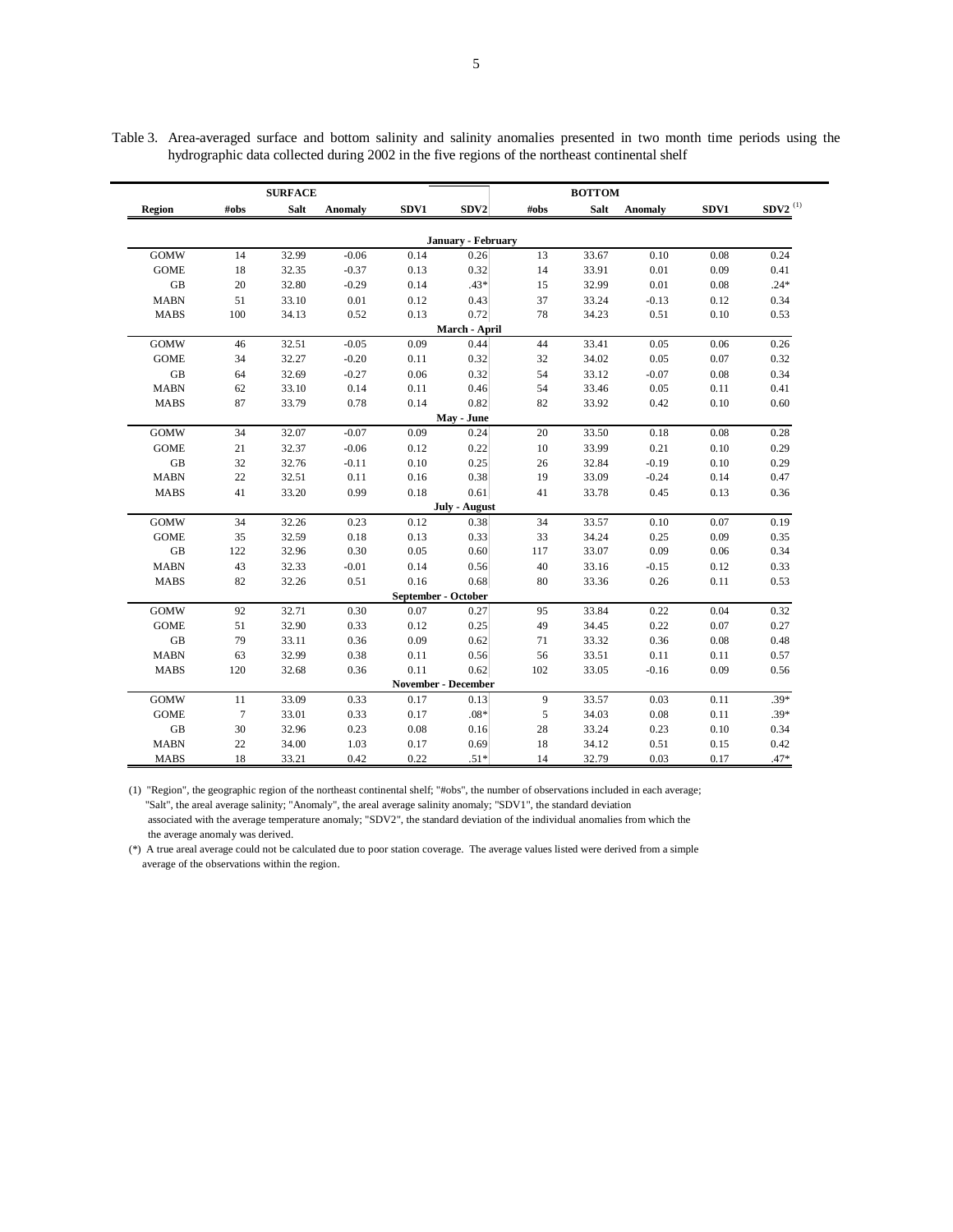

Fig.1. The regions of the northeast continental shelf covered by the Northeast Fisheries Science Center cruises during 2002.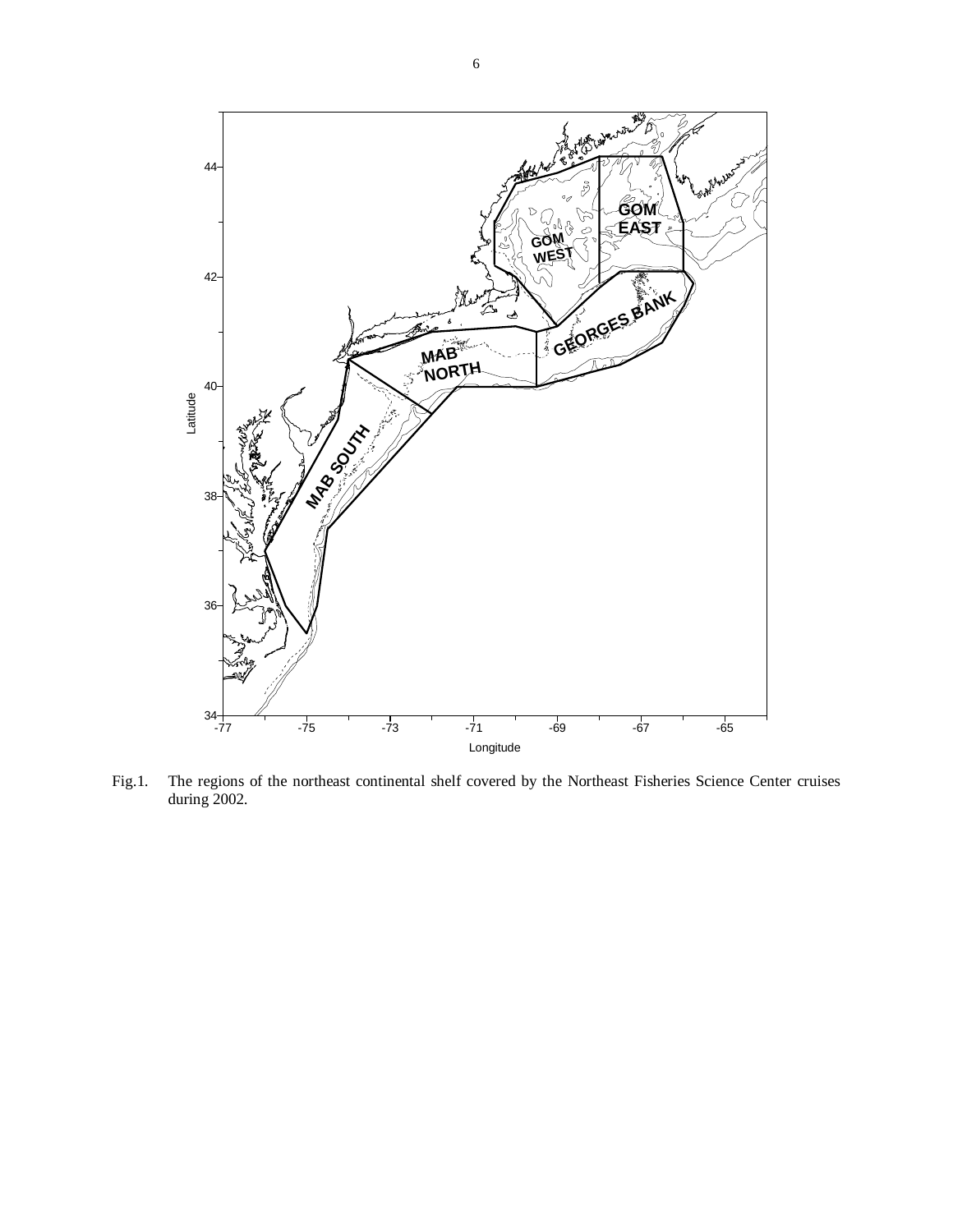

Fig. 2. Distributions of hydrographic stations occupied during 2002.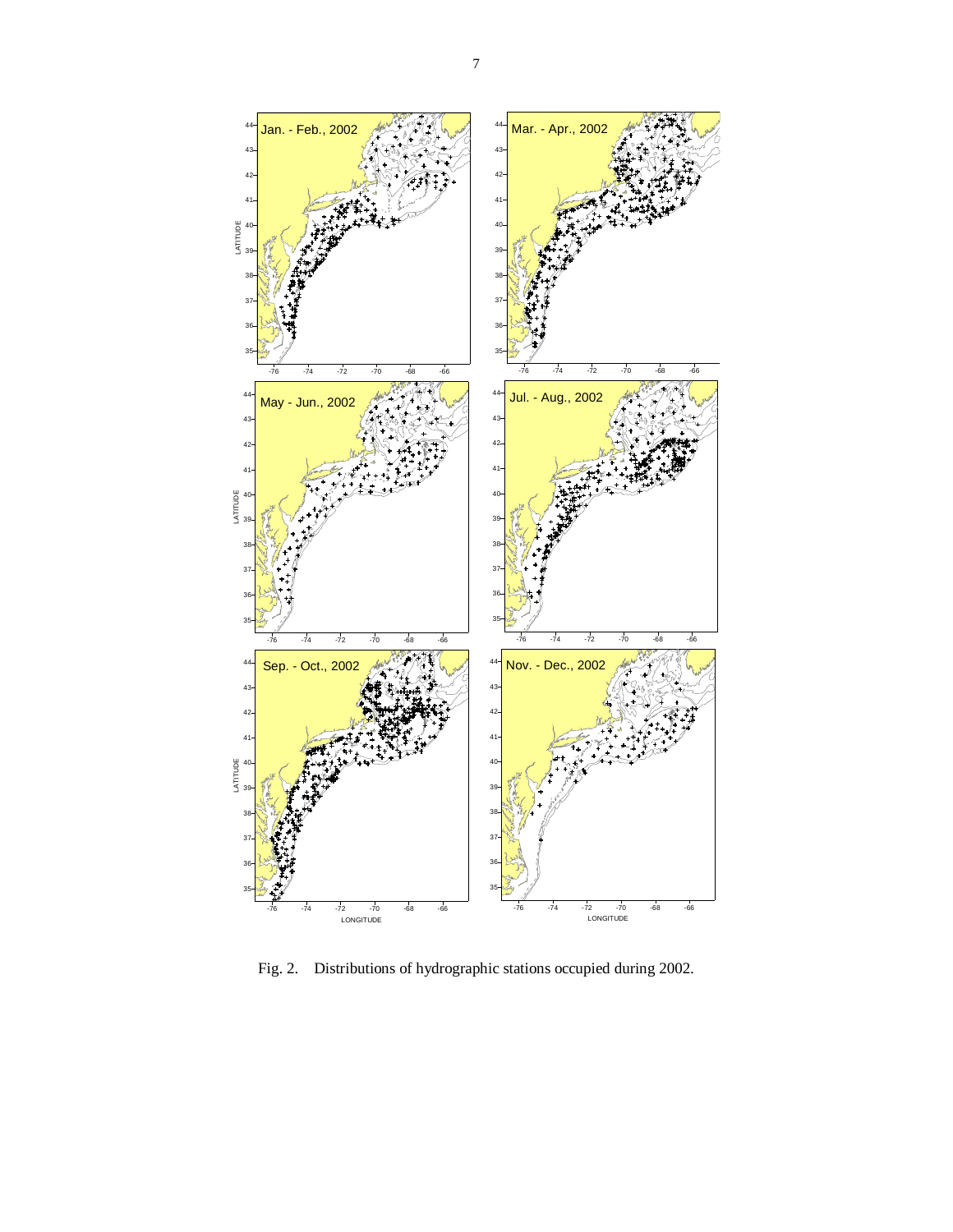

Fig. 3a. Bimonthly area-averaged surface (o-o) and bottom (+ -- +) temperature and temperature anomaly in the five regions of the northeast continental shelf during 2002.